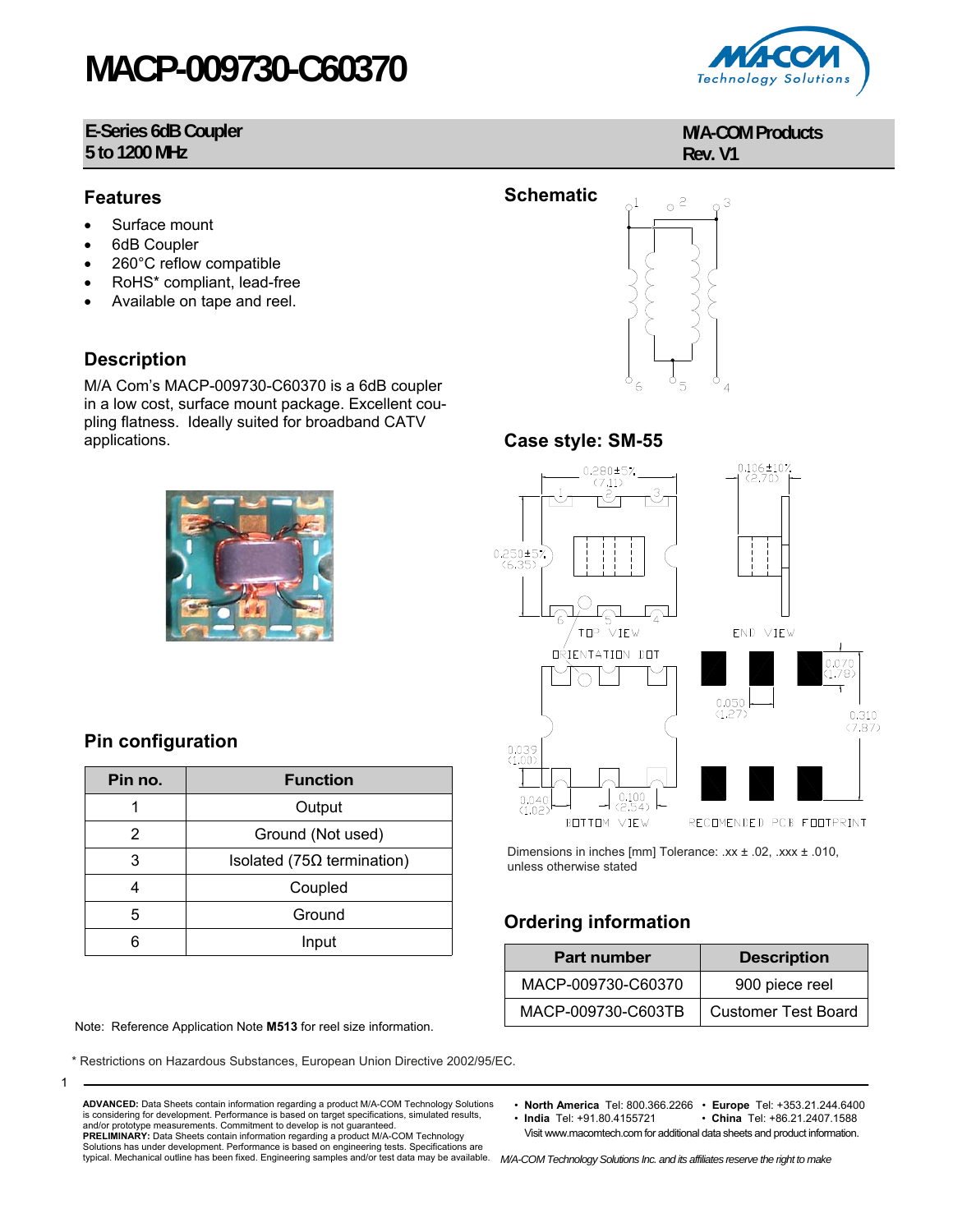## **MACP-009730-C60370**



**E-Series 6dB Coupler 5 to 1200 MHz** 

**M/A-COM Products Rev. V1**

### **Electrical Specifications:**  $T_A = 25^\circ$ C, 0dBm,  $Z_0 = 75Ω$ ,  $P_{in} = 0d$ Bm

| <b>Parameter</b>            | <b>Test Conditions</b>                                           | <b>Units</b>         | <b>Min</b>       | <b>Typ</b>               | <b>Max</b>               |
|-----------------------------|------------------------------------------------------------------|----------------------|------------------|--------------------------|--------------------------|
| Coupling                    | 5 - 1200 MHz                                                     | dB                   |                  | 5.8                      | ±0.5                     |
| Main Line Loss              | 5 - 400 MHz<br>400 - 870 MHz<br>870 - 1000 MHz<br>1000 - 1200MHz | dB<br>dB<br>dB<br>dB |                  | 2.3<br>2.5<br>2.9<br>3.3 | 2.5<br>3.0<br>3.3<br>4.0 |
| Directivity                 | $5 - 50$ MHz<br>50 - 600 MHz<br>600 - 1000 MHz                   | dB<br>dB<br>dB       | 11<br>7.0<br>3.0 | 12<br>10<br>7.2          |                          |
| Input Return Loss           | 5 - 500MHz<br>500 - 1000 MHz                                     | dB<br>dB             | 15<br>11         | 17<br>17                 |                          |
| <b>Output Return Loss</b>   | 5 - 500 MHz<br>500 - 1000 MHz                                    | dB<br>dB             | 19<br>13         | 23<br>18                 |                          |
| <b>Coupling Return Loss</b> | 5 - 500 MHz<br>500 - 1000 MHz                                    | dB<br>dB             | 12<br>9.0        | 14<br>12                 |                          |

### **Absolute Maximum Ratings 1,2**

| <b>Parameter</b>             | <b>Absolute maximum</b>              |  |  |
|------------------------------|--------------------------------------|--|--|
| RF power                     | 250mW                                |  |  |
| DC current                   | 30 <sub>m</sub> A                    |  |  |
| <b>Operating Temperature</b> | -40 $^{\circ}$ C to +85 $^{\circ}$ C |  |  |
| <b>Storage Temperature</b>   | -40 $^{\circ}$ C to +85 $^{\circ}$ C |  |  |

1. Exceeding any one or combination of these limits may cause permanent damage to this device.

2. M/A-COM does not recommend sustained operation near these survivability limits.

2

**ADVANCED:** Data Sheets contain information regarding a product M/A-COM Technology Solutions is considering for development. Performance is based on target specifications, simulated results, and/or prototype measurements. Commitment to develop is not guaranteed. **PRELIMINARY:** Data Sheets contain information regarding a product M/A-COM Technology<br>Solutions has under development. Performance is based on engineering tests. Specifications are<br>typical. Mechanical outline has been fixe

• **North America** Tel: 800.366.2266 • **Europe** Tel: +353.21.244.6400

 $\cdot$  **China** Tel: +86.21.2407.1588 Visit www.macomtech.com for additional data sheets and product information.

*M/A-COM Technology Solutions Inc. and its affiliates reserve the right to make*